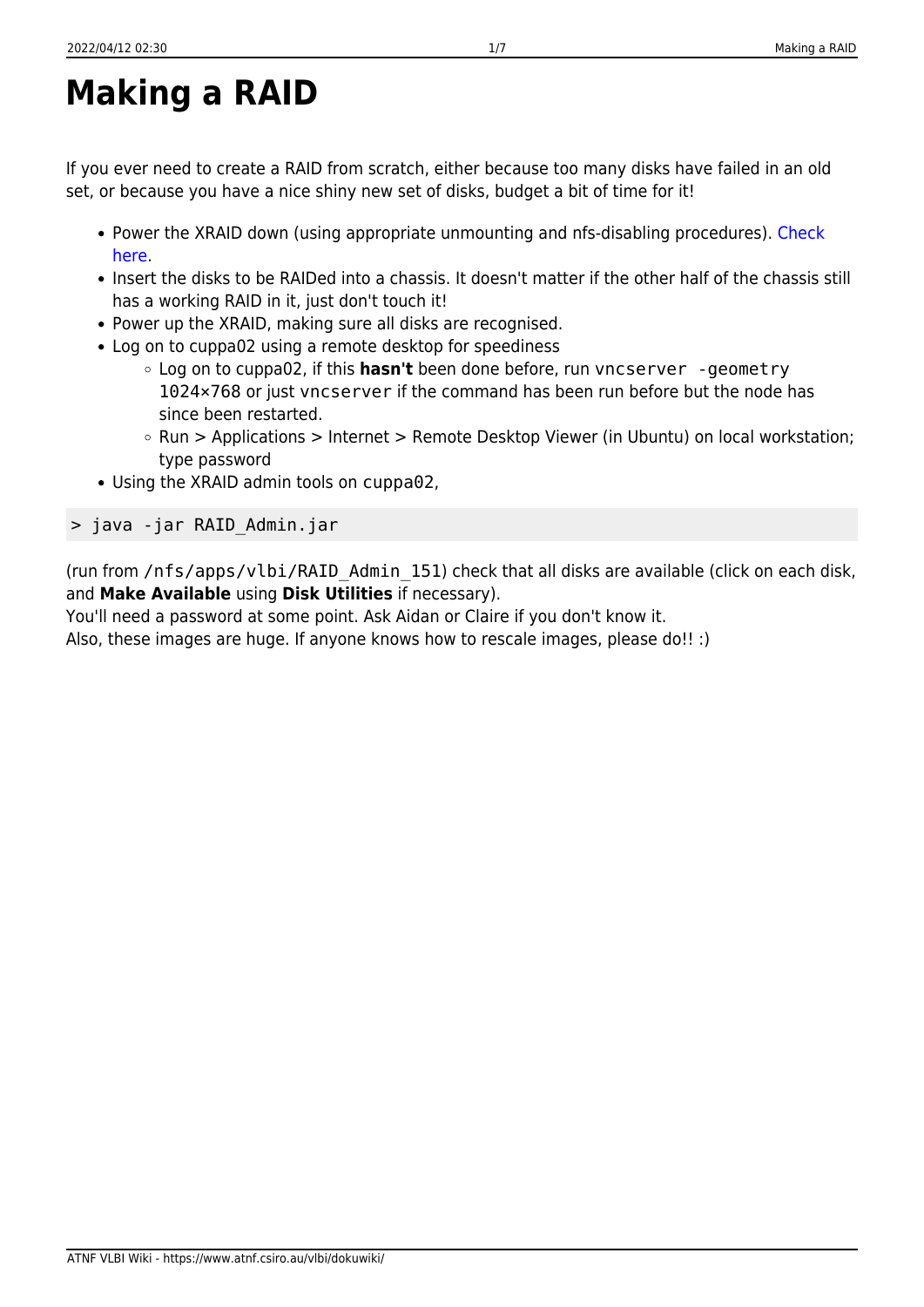Last update: 2011/11/18 13:56 correlator:createnew https://www.atnf.csiro.au/vlbi/dokuwiki/doku.php/correlator/createnew

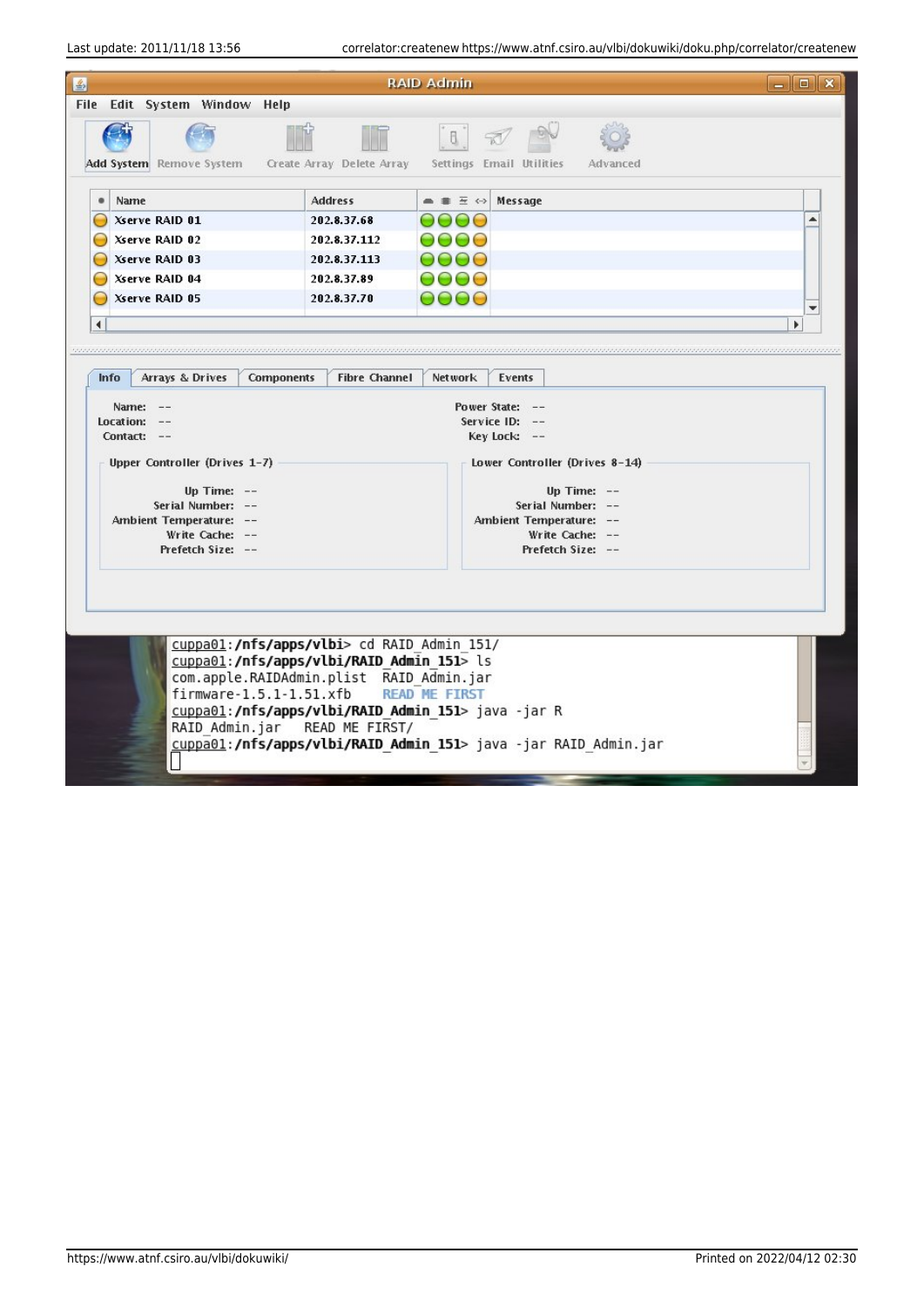| Edit System Window Help<br>File                                                                                                      |                                           | <b>RAID Admin</b>                                                                                                                               | $-$ 0 |
|--------------------------------------------------------------------------------------------------------------------------------------|-------------------------------------------|-------------------------------------------------------------------------------------------------------------------------------------------------|-------|
| Add System Remove System                                                                                                             | Create Array Delete Array                 | $\mathbf{R}$<br>Settings Email Utilities<br>Advanced                                                                                            |       |
| Name<br>۰                                                                                                                            | <b>Address</b>                            | ● 書 三 ↔<br>Message                                                                                                                              |       |
| Xserve RAID 01                                                                                                                       | 202.8.37.68                               |                                                                                                                                                 |       |
| Xserve RAID 02                                                                                                                       | 202.8.37.112                              | 0000                                                                                                                                            |       |
| Xserve RAID 03                                                                                                                       | 202.8.37.113                              | 9000                                                                                                                                            |       |
| Xserve RAID 04                                                                                                                       | 202.8.37.89                               | 9000                                                                                                                                            |       |
| Xserve RAID 05                                                                                                                       | 202.8.37.70                               | $\Theta$ $\Theta$ $\Theta$                                                                                                                      | ٠     |
| $\blacktriangleleft$                                                                                                                 |                                           |                                                                                                                                                 | ٠     |
| Arrays & Drives<br><b>Info</b>                                                                                                       | <b>Fibre Channel</b><br><b>Components</b> | <b>Network</b><br>Events                                                                                                                        |       |
| $2222$ minimum<br>497 189 190<br>×<br>$\circ$<br> 0 0 0 0 0 0 1 <br>$\Theta$ <b>El</b> RAID 5, 2.18 TB<br><b>D E</b> RAID 5, 2.73 TB | 00000000 3333                             | Show: @ Arrays @ Drives<br><b>Array Information</b><br>Status: ● Online<br>RAID Level: RAID 5<br>Capacity: 2.18 TB<br>Slices: 2<br>LUN ID: 0, 1 |       |

- Click the **Create Array** button in the main dialogue.
- Select the disks to be RAIDed (usually all 7 on either side), and the type of RAID. You can look up what each RAID type means, but for VLBI we use RAID5, which makes one disk effectively redundant. The build process takes around 36 hours for 500GB disks, well over 2 days for 750GB disks. If you use the *background initialisation* option (default) you can continue to use the chassis while that disk set is being built.

While building, you can Slice the disks. A "slice" is like a hardware partition. In VLBI we used to use 2 slices on 500GB disk sets, 3 slices on 750GB disk sets, creating slices of approximately 1.4TB (the XRAID admin tools will give you a size estimate of the whole array, I assume you can divide by 2 or 3!). However with newer kernels we're now able to work with devices larger than 2TB, so we no longer slice our disks (giving us 3TB for 500GB sets, and 4.5TB for 750GB sets).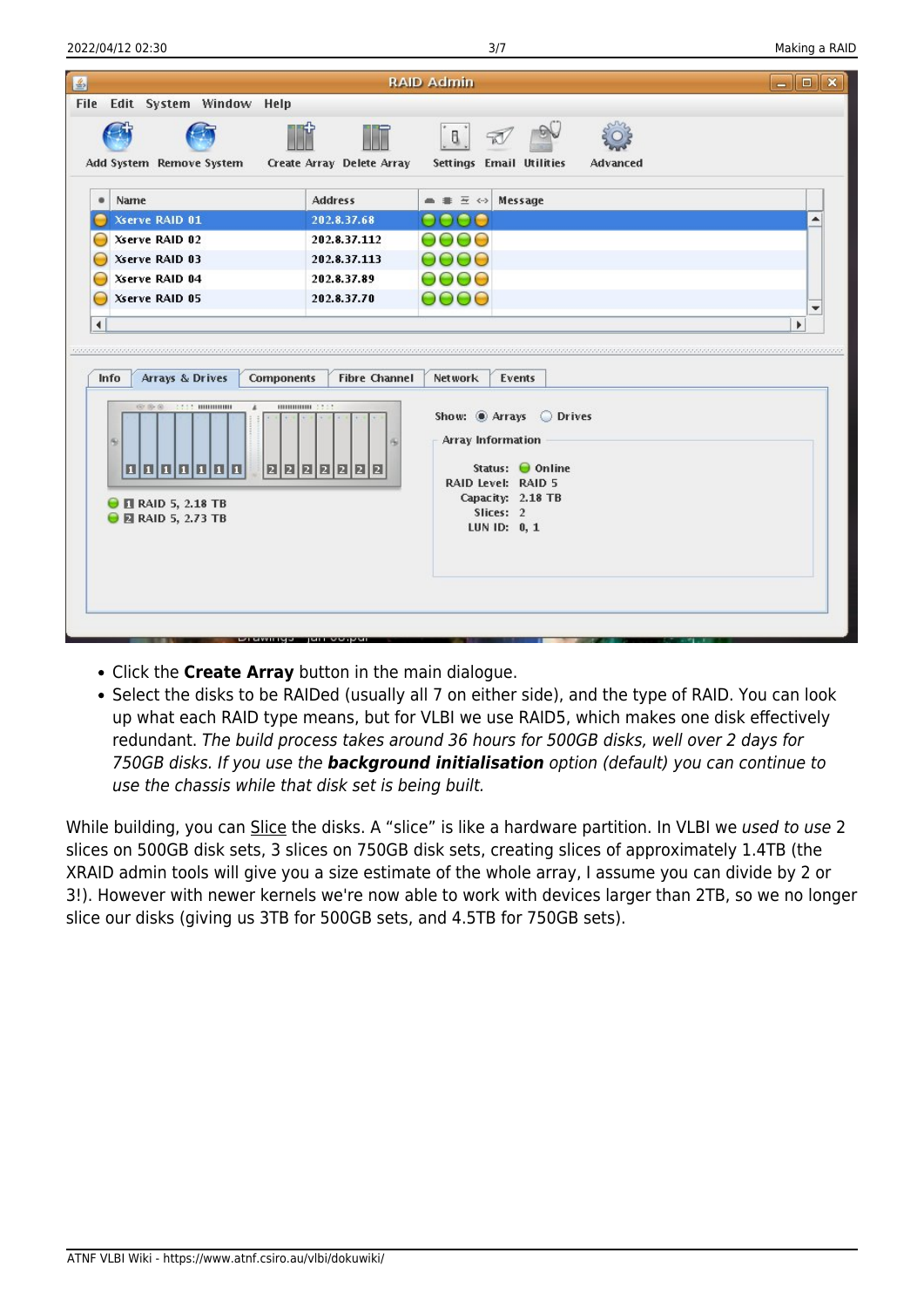| 鱼          | <b>RAID Admin</b><br>$\Box$                                                                                                                                                                                                                       | $\times$ |
|------------|---------------------------------------------------------------------------------------------------------------------------------------------------------------------------------------------------------------------------------------------------|----------|
| ملتتا<br>鱼 | Constant Miliadace<br>$ \ $ $\Box$ $\ $ $\times$<br>Xserve RAID 01 @ 202,8,37.68                                                                                                                                                                  |          |
|            | File Edit System Window Help                                                                                                                                                                                                                      |          |
| iSi.       | Step 1: Choose the array to be sliced or merged<br><b>ASSAULTER DESCRIPTION</b><br><b>HIBBON 2222</b><br>62 00 fb<br>×<br>Point to each drive bay to display detailed information about<br>the corresponding Apple Drive Module.<br>15<br>0000000 |          |
|            | <b>RAID 5, 2.18 TB</b><br><b>Q</b> RAID 5, 2.73 TB<br>$\circ$<br>Number of slices to create: $\bigcirc$ 2 $\bigcirc$ 3 $\bigcirc$ 4 $\bigcirc$ 5 $\bigcirc$ 6                                                                                     |          |
|            | Step 2: Confirmation<br>I understand that slicing an array or merging slices will cause data on the array to be lost.                                                                                                                             |          |
|            | <b>Summary</b><br>You must select an array and confirm before continuing.                                                                                                                                                                         |          |
|            | <b>Go Back</b><br><b>Slice Array</b><br>Changes will cause the Xserve RAID to be restarted.<br>Cancel                                                                                                                                             |          |

To slice the disks (no longer standard procedure), click the **Advanced** button (or menu), and select **Slicing**. Choose the number of slices you need (see above). This can be done concurrently with the building process, but only takes a few minutes. If you want to Unslice a set of disks to make a bigger array, or to change the number of slices you need to (first) in this menu press the button **Merge Slices**.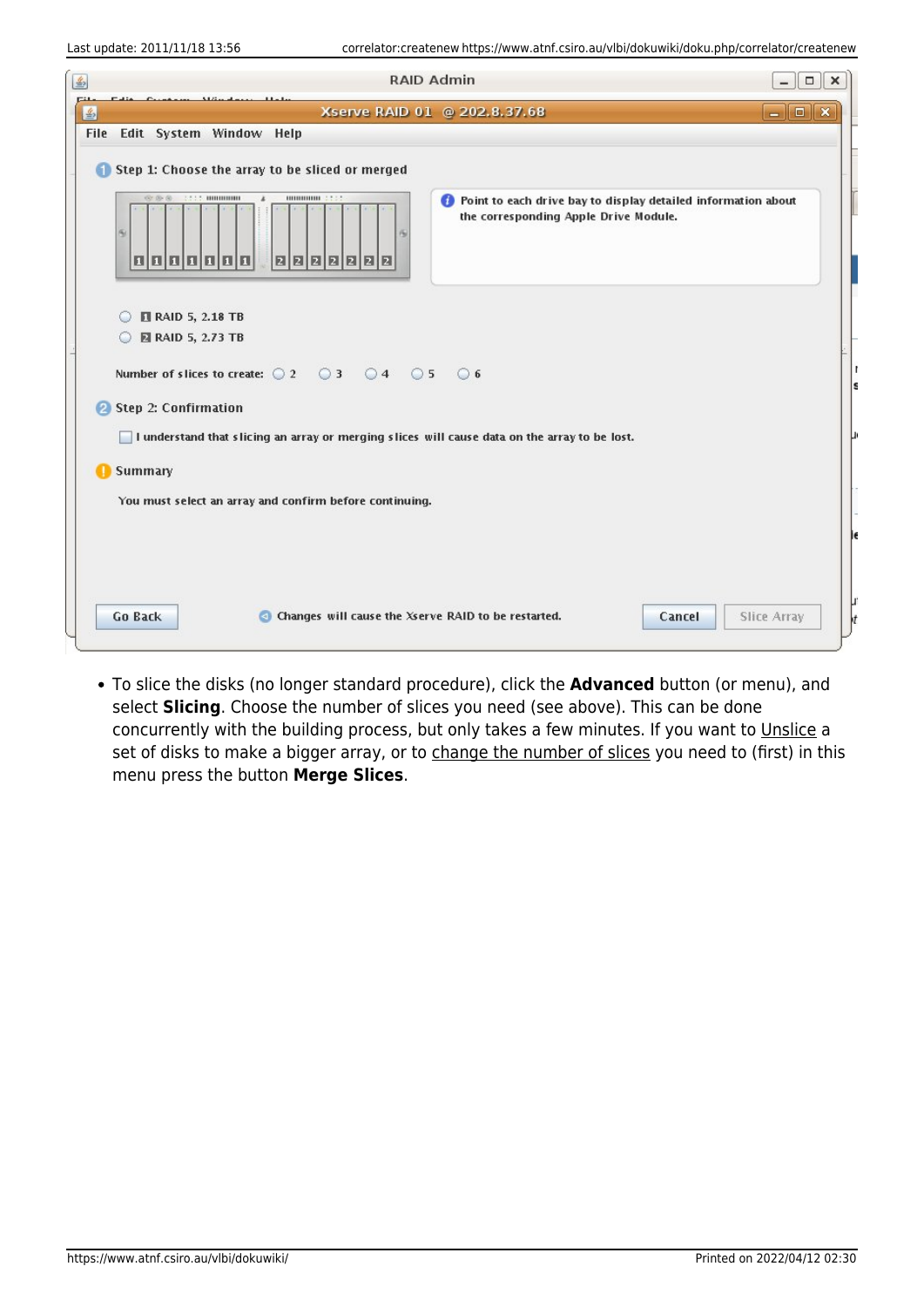| 乡                      | <b>RAID Admin</b><br>$\Box$                                                                                                                                                            | $\times$ |
|------------------------|----------------------------------------------------------------------------------------------------------------------------------------------------------------------------------------|----------|
| <b>CHL</b><br>画        | $ \Box$ $x$<br>Xserve RAID 01 @ 202.8.37.68                                                                                                                                            |          |
|                        | File Edit System Window Help                                                                                                                                                           |          |
|                        | Step 1: Choose the array to be sliced or merged                                                                                                                                        |          |
|                        | <b>HIMMOND 2222</b><br>62 05 66<br>Point to each drive bay to display detailed information about<br>x<br>the corresponding Apple Drive Module.<br>$\approx$<br>n,<br>0000000<br>000000 |          |
|                        | <b>N</b> RAID 5, 2.18 TB<br>$\circ$                                                                                                                                                    |          |
|                        | <b>■ RAID 5, 2.73 TB</b>                                                                                                                                                               |          |
|                        | Number of existing slices: 2                                                                                                                                                           |          |
|                        |                                                                                                                                                                                        |          |
| $\boldsymbol{\varphi}$ | <b>Step 2: Confirmation</b>                                                                                                                                                            |          |
|                        | $\triangledown$ I understand that slicing an array or merging slices will cause data on the array to be lost.                                                                          |          |
| $\Rightarrow$          | <b>Summary</b>                                                                                                                                                                         |          |
|                        | Click Merge Slices to merge all slices on RAID set 1.                                                                                                                                  |          |
|                        |                                                                                                                                                                                        |          |
|                        |                                                                                                                                                                                        |          |
|                        |                                                                                                                                                                                        |          |
|                        |                                                                                                                                                                                        |          |
|                        | <b>Go Back</b><br><b>Merge Slices</b><br>Changes will cause the Xserve RAID to be restarted.<br>Cancel<br>$\blacksquare$                                                               |          |
|                        |                                                                                                                                                                                        |          |
| $<$ /del>              |                                                                                                                                                                                        |          |

Once the RAID is built, you still need to partition and format the slices before they can be used. Each slice is seen on the computer as a separate device (ie 1.5TB hard disk, effectively). If you are unslicing a previously used VLBI disk, this still needs to be done as the computer will otherwise only see 1 1.5TB partition, and it won't have a valid partition table.

- ssh to the computer to which the XRAID is attached.
- Once the XRAID is running, you can reload the SCSI devices and mount their file systems. There should be no reason to reboot the host node.

sudo /nfs/apps/vlbi/refresh\_xraid

- The program will print out a list of detected APPLE devices and any error messages if the refresh was not successful. **NOTE** refresh\_xraid will simply hang if only one side of the chassis has disks in, in which case it may be necessary to run kill -9 on the process ID (find it using pgrep refresh\_xraid).
- Create the mount points for the xraid (if the SCSI device has changed we'll need new mount points accordingly).

sudo /nfs/apps/vlbi/udevrules.pl

To check that all expected devices are present, run

sudo fdisk -l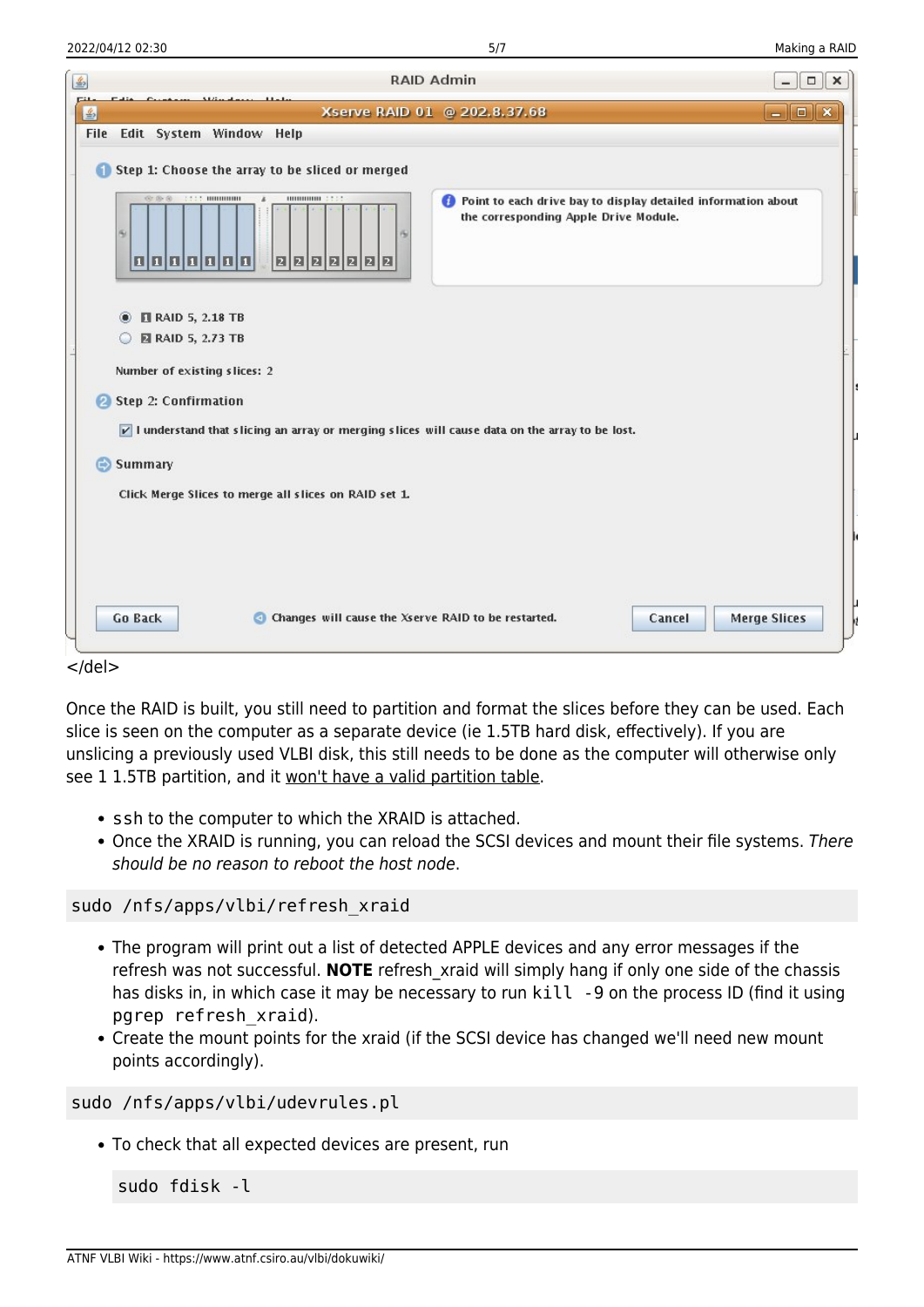This will give you a list of available devices. XRAID devices will likely

show up as sdc, sdd, through sdh. You can tell which is which by looking at the links in /dev/disk/bylabel.

• If the device does not show up as expected (ie more than 1.5TB) follow [these instructions](https://www.atnf.csiro.au/vlbi/dokuwiki/doku.php/correlator/loaddisks). Note that the "load disks" script will mount the disks, so you'll need to unmount them again prior to partitioning.

Failing all else, do

sudo shutdown -r now

(or -r 1m etc). This solves most problems except where someone else is using the computer at the time! Always check first!

**Partition the devices** using Chris's script (note: uses parted because fdisk can't make things bigger than 2TB). New procedure is

sudo /nfs/apps/vlbi/partitiondisk.pl /dev/sdX

and check that it did what you wanted with

sudo parted /dev/sdX

and print or sudo parted and print all.

- Run sudo fdisk -l again to make sure you now have devices sdc1, sdd1 etc which are the appropriate sizes (will give silly numbers if >2TB).
- **Format the partitions**
	- We are now using **xfs** as it appears to give better write speed performance than the alternatives, and is very quick to remove data as well. To format to xfs,

mkfs.xfs -f -l size=64m -L "ATNF V006B" /dev/sdc1

as appropriate, and for optimised performance, mount using

mount -o noatime,nodiratime,logbufs=8 /dev/sdcl /exports/xraid01/l 1

Can modify fstab to remember these options if required.

Try to mount your brand new RAID! (see [Loading XRAID disks](https://www.atnf.csiro.au/vlbi/dokuwiki/doku.php/correlator/loaddisks) for mounting procedures).

## [Back to XRAID menu](https://www.atnf.csiro.au/vlbi/dokuwiki/doku.php/correlator/xraid)